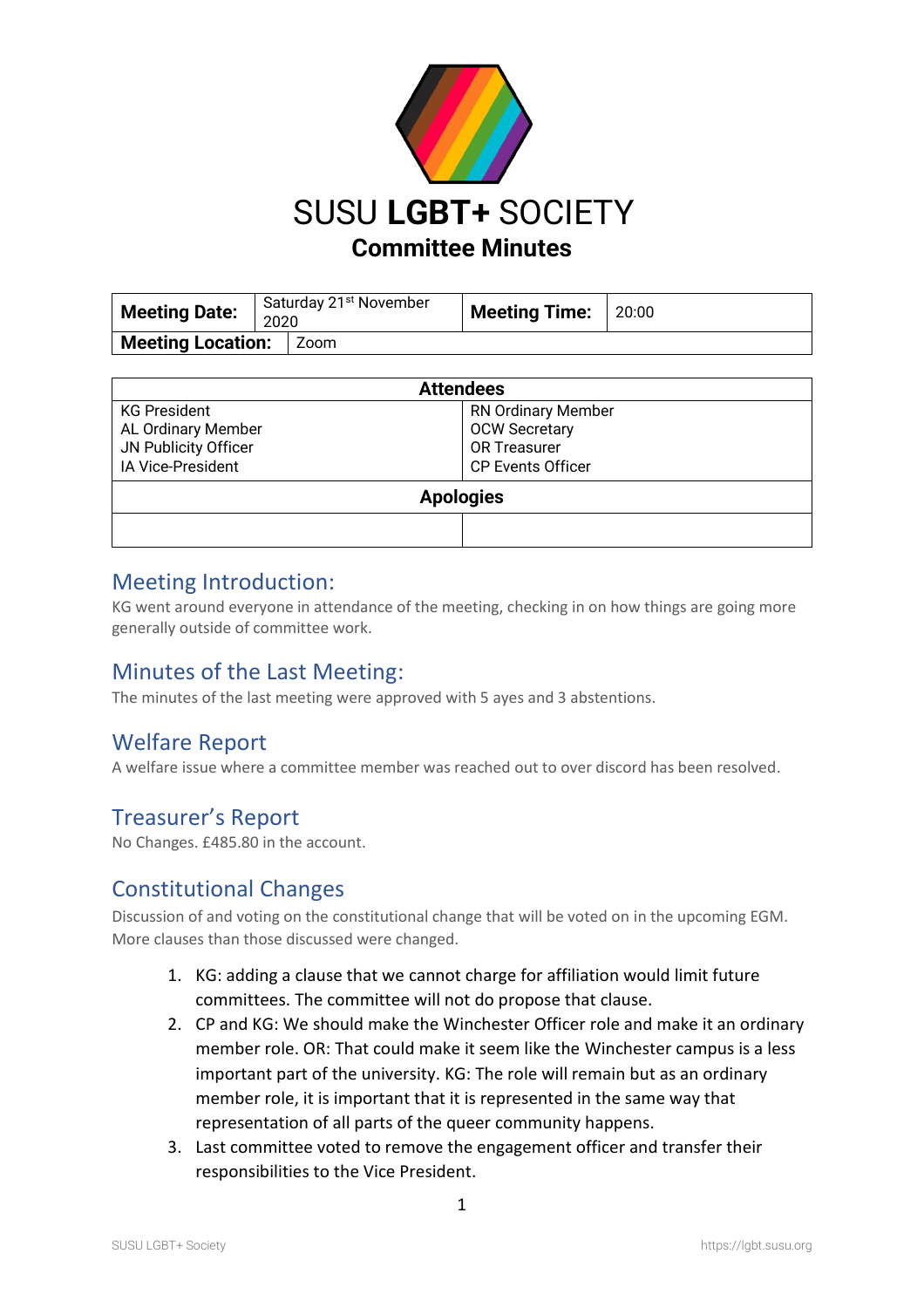

- 4. AL, JN, KG: Article VI clause b is redundant due to AGMs. OR says it could be changed to 'may conduct' to give future committees more flexibility.
- 5. The committee will propose changing the EGM notice period to 7 days, allowing for quick responses to important issues while making sure that people can make time to attend meetings.
- 6. Proposed creating a maximum of 4 weeks after a GM has been called to prevent GM delays.
- 7. Committee will not propose to remove the alumni needing to seek permission to speak, it is a useful failsafe.
- 8. Committee proposes changing the voting method to only allow secret ballots as it is both safe and easy now.
- 9. Committee proposes new clause explicitly requiring minutes for GMs to be created as there have been problems in the past.
- 10. Committee proposes changing the committee meeting quorum to 3 people or 50% whichever is higher, as that means that the quorum is higher more often.
- 11. Committee proposes changing financial responsibility to cover all elected officials as there can now be enough ordinary members to guide committee decisions.
- 12. Committee proposes changing rules so that disciplinary action can be taken against people who break the laws of Great Britain and Northern Ireland.
- 13. Committee proposes changing the rules so that sponsorships can be approved by the committee so that there is less bureaucracy for future committees.
- 14. Committee proposes making it so affiliations lapse if the society votes for that in a GM or committee meeting only as that makes affiliations easier.
- 15. The committee voted unanimously to put these constitutional changes to the society at the EGM.

## Kanban Board

Discussion of AL's proposal of a Kanban Board.

- 1. AL thinks a Kanban board will let us track the tasks that we need to do. The committee agrees.
	- a. KG will set up a Microsoft Teams Kanban board and give AL and OCW permissions for it. (KG)

# Farewell to OR

The committee notes and thanks OR for their hard work and all they have done for the society whilst on the committee.